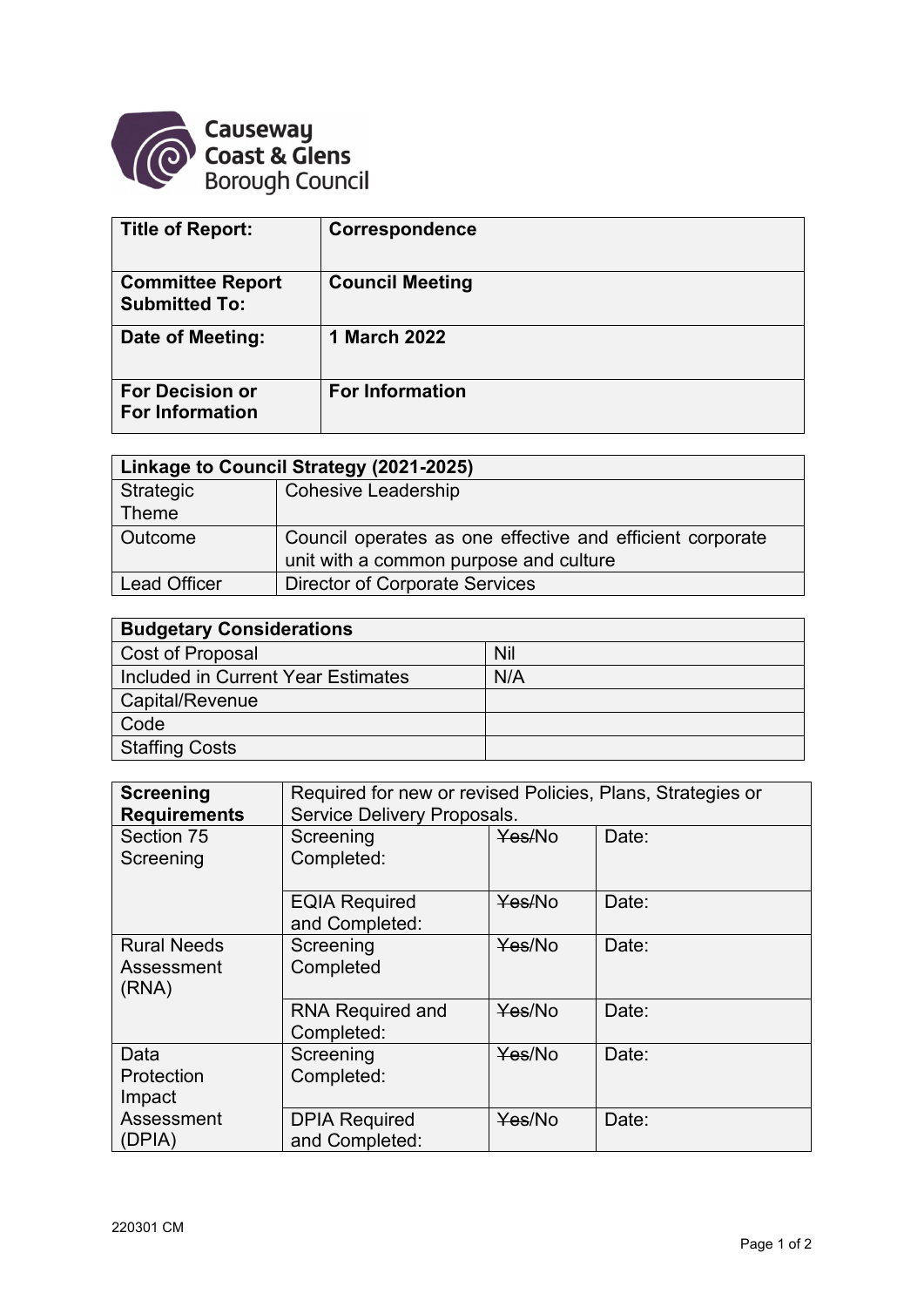## **1.0 Purpose of Report**

The purpose of the report is to present correspondence for Members' consideration.

- **2.0** The following are listed:
- **2.1 Northern Ireland Housing Council** (correspondence dated 10 February 2022) (copy attached)

The Housing Council January bulletin dated 10 February 2022 and 487th Meeting of the Northern Ireland Housing Council minutes.

### **2.2 Department for Infrastructure Roads** (copy attached)

Correspondence received regarding responses to Elected Member queries presented to the Department for Infrastructure Roads representatives at the Causeway Coast and Glens Borough Council Meeting held on Tuesday 7 December 2021.

### **2.3 Alison McCullough, Chief Executive Fermanagh & Omagh District Council** (correspondence dated 19 January 2022) (copy attached)

At the Council meeting held on 11 January 2022, Fermanagh and Omagh District Council adopted the following Motion: *This Council fully supports the call by the Commissioner for Older People Eddie Lynch for a public inquiry into Northern Ireland's handling of care home residents throughout the COVID-19 pandemic, being the first and to date only local authority to call for such an inquiry.*

The support of Causeway Coast and Glens Borough Council is sought for a public inquiry into this matter.

**2.4 Alison McCullough, Chief Executive Fermanagh & Omagh District Council** (correspondence dated 9 February 2022) (copy attached)

#### **Summary extracted**

*At a Special Policy and Resources meeting held on 31 January 2022, Members asked me to write to all Councils in Northern Ireland regarding their existing Procurement Policies and to clarify whether they would wish to work with Fermanagh and Omagh District Council to develop progressive policies in relation to the Boycott, Divestment and Sanctions Campaign.* 

*Causeway Coast and Glens Borough Council are asked to give this issue due consideration and respond.* 

**3.0 It is recommended** that Council consider the correspondence.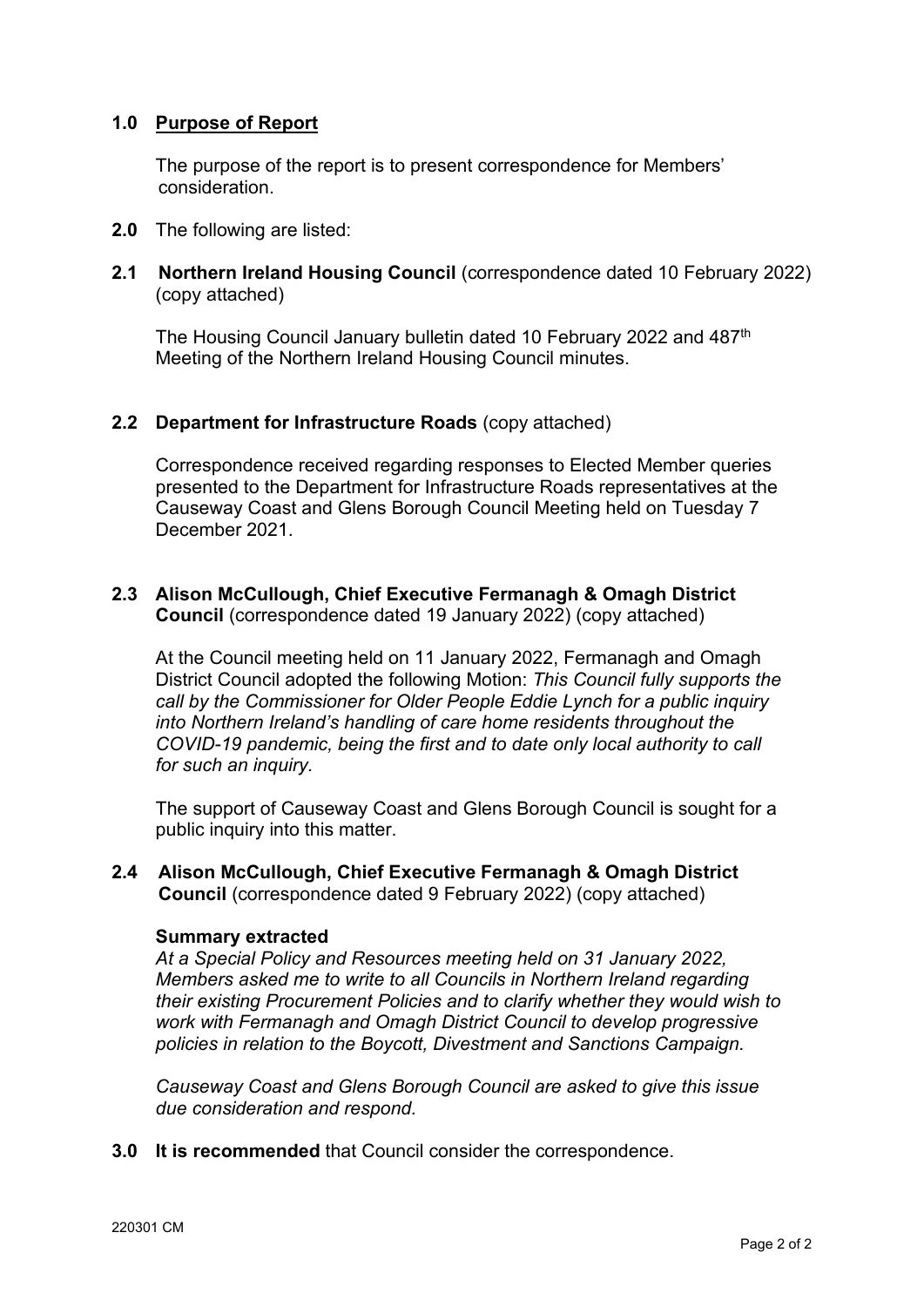

**Minutes of the 487th Meeting of the Northern Ireland Housing Council held on Thursday 13th January 2022 at 10 am via Zoom**

Armagh City, Banbridge & Craigavon Borough

### **Present:**

Mark Cooper **Antrim & Newtownabbey Borough (Vice Chair)** Ards & North Down Borough (Vice Chair) Nick Mathison **Ards & North Down Borough**<br>
Jim Speers **Armagh City**, Banbridge & Cr Allan Bresland Derry City & Strabane District Tommy Nicholl **Mid & East Antrim Borough**<br>Mickey Ruane **Mickey Ruane** Newry, Mourne & Down Dist

### **In Attendance:**

Paul Price **Department for Communities**<br>Department for Communities Department for Communities Grainia Long Chief Executive, Housing Executive (Left the Meeting at 10.45 am) Paul Isherwood Director of Asset Management (Housing Executive) (Arrived at 11 am) Adrian Blythe Housing Executive<br>Kelly Cameron Secretary (Housing Secretary (Housing Executive Secretariat)

Newry, Mourne & Down District

### **Apologies**:

Anne-Marie Fitzgerald Fermanagh & Omagh District (Chair)<br>John Finlay Causeway Coast & Glens Borough Causeway Coast & Glens Borough Michelle Kelly<br>
Amanda Grehan<br>
Lisburn & C Lisburn & Castlereagh City Catherine Elattar Mid Ulster Borough

# **1.0 Welcome**

The Chair welcomed Paul Price and David Polley from the Department for Communities and Grainia Long and Adrian Blythe from the Housing Executive. It was noted that Grainia would withdraw from the Meeting around 11am due to another pressing engagement, but would be represented by Paul Isherwood for the remainder of the meeting.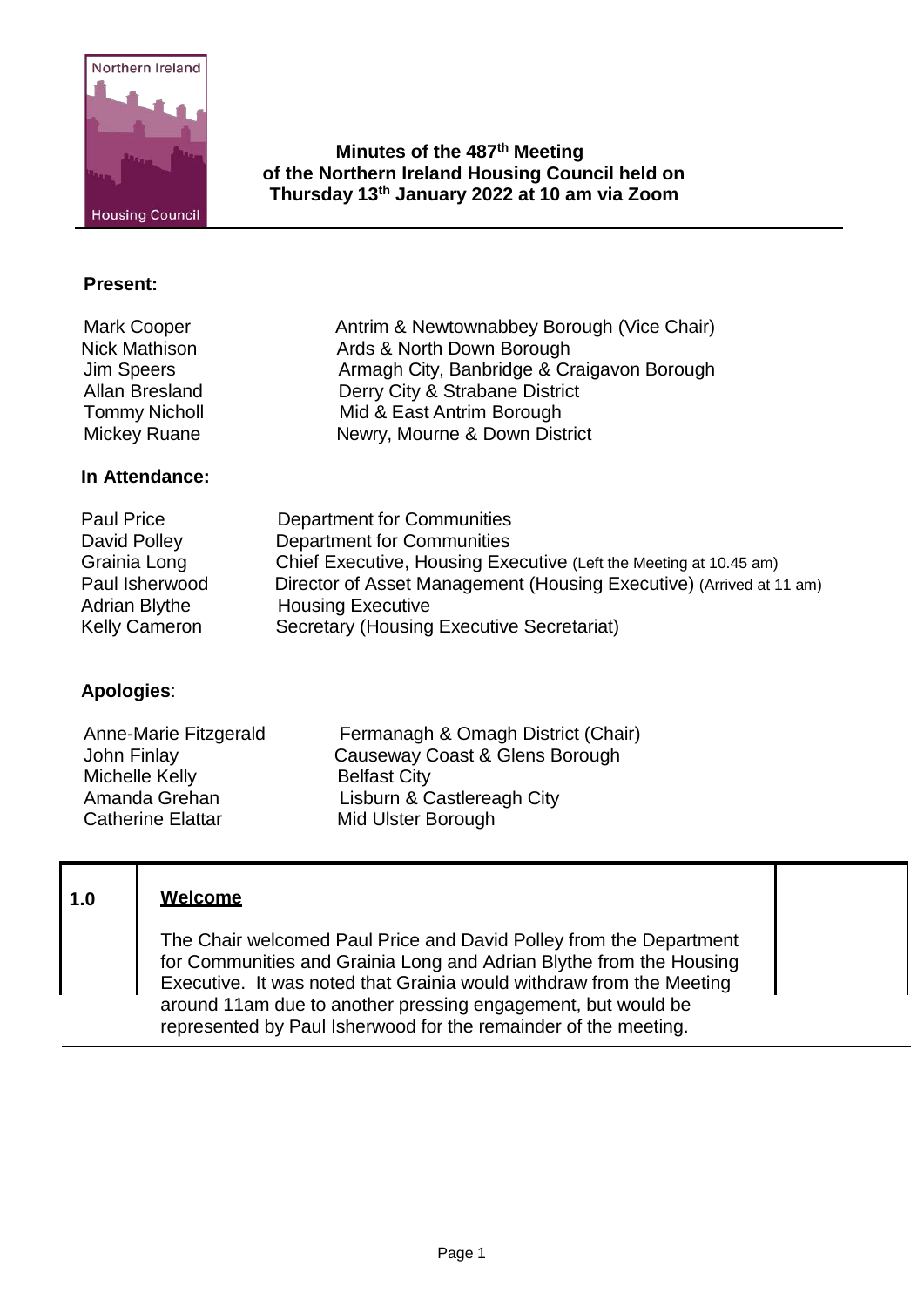| 2.0               | <b>Declarations of Interest</b><br>None.                                                                                                                                                                                                                                                                                                                                                                                                                          |                                        |
|-------------------|-------------------------------------------------------------------------------------------------------------------------------------------------------------------------------------------------------------------------------------------------------------------------------------------------------------------------------------------------------------------------------------------------------------------------------------------------------------------|----------------------------------------|
| 3.0               | To adopt the Minutes of the 486 <sup>th</sup> Housing Council Meeting held on<br>Thursday, 10th December 2021<br>It was proposed by Alderman Speers and seconded by Alderman Bresland<br>and resolved, that the Minutes of the 486 <sup>th</sup> Meeting of the Housing<br>Council held on Thursday 10 <sup>th</sup> December 2021 be approved and signed<br>by the Chair.                                                                                        |                                        |
| 4.0<br>4.1<br>4.2 | <b>Matters Arising</b><br><b>Housing Association Key Staff Contacts</b><br>It was noted that Members had received a list of Housing Associations<br>staff key contacts, for their information.<br><b>Notice to Quit and Housing Supply Strategy Consultations</b><br>Members had received links for the Notice to Quit and Housing<br>Supply Strategy Consultations, Members were reminded to share<br>comments with the Secretary in order to submit a response. | <b>All Members</b><br><b>Secretary</b> |
| 5.0               | <b>Forward Workplan</b><br>Councillor Mathison had requested a future presentation from relevant<br>NIHE officers on their approach to vacant/derelict housing.<br>The workplan was noted.                                                                                                                                                                                                                                                                        | <b>Secretary</b>                       |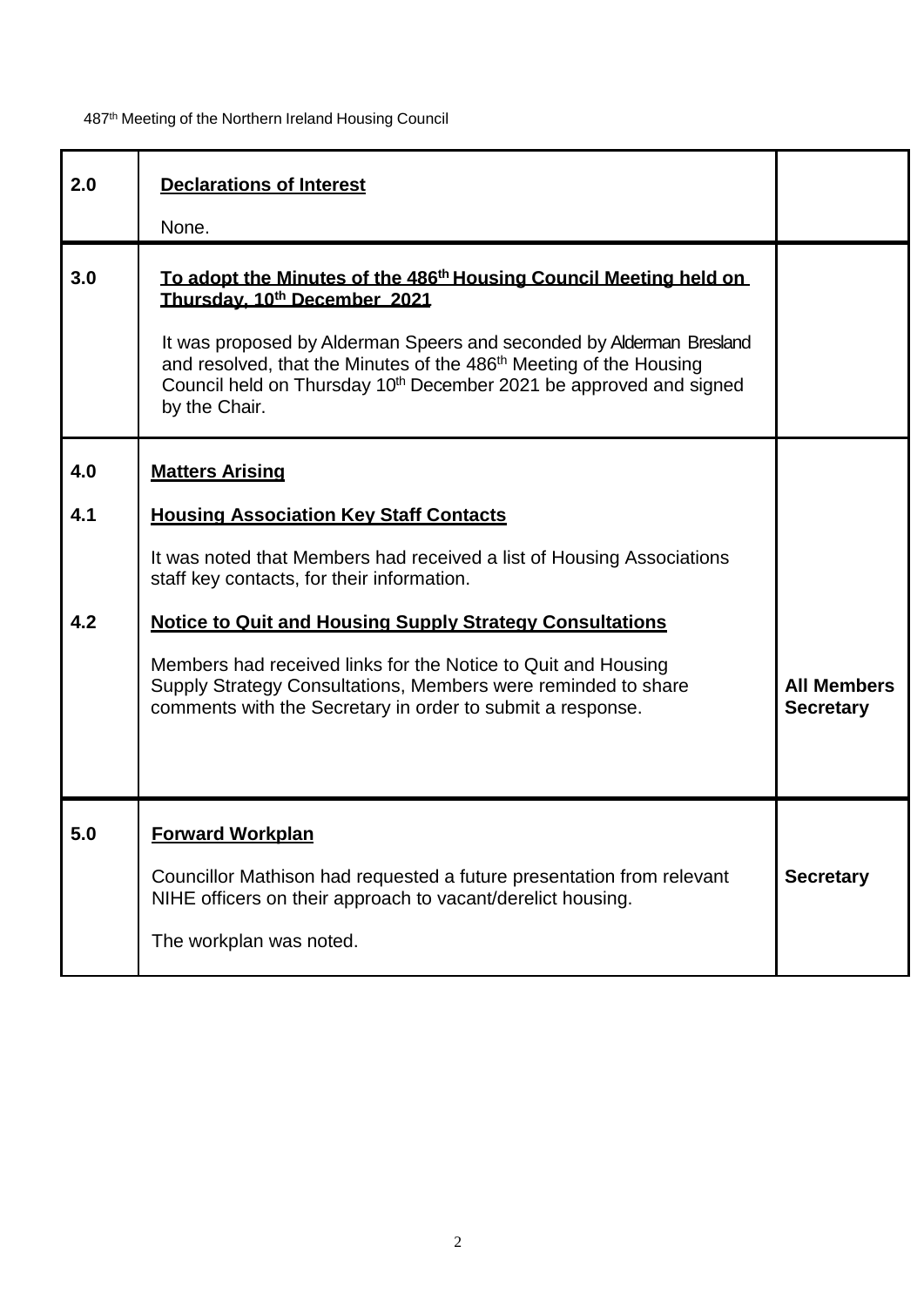| 6.0 | <b>Report from the Housing Executive's Chief Executive, Grainia Long</b><br>on Housing Executive Business<br>Ms Long spoke in detail to her circulated report, which provided the<br>Housing Council with an update summarising a range of strategic, major<br>or routine matters, including any emerging issues. A summary of the<br>current / emerging issues were outlined under the headings as follows:-                                             |                 |
|-----|-----------------------------------------------------------------------------------------------------------------------------------------------------------------------------------------------------------------------------------------------------------------------------------------------------------------------------------------------------------------------------------------------------------------------------------------------------------|-----------------|
|     | <b>JMC Mechanical and Construction Ltd</b><br>• COVID-19 Update<br>Regina Coeli Hostel - Belfast<br>$\bullet$<br><b>Temporary Accommodation / Single Lets</b><br>$\bullet$<br><b>Contractor issues, Rathcoole</b><br>$\bullet$<br>NIHE 50th Anniversary Event - Tuesday 7 December 2021<br>• Recent Belfast Telegraph Article - Insulation in NIHE Homes<br><b>Climate Update</b><br>$\bullet$<br>• Supporting People<br><b>Nature Positive Solutions</b> |                 |
|     | • Upper Long Streets - Belfast<br><b>Private Sector Improvement Services - Recruitment Challenges</b><br>$\bullet$<br>and impact on service delivery<br>• Housing Executive Revitalisation (HER Programme Board Work)<br>• World Health Organisation - Belfast Healthy Cities Awards                                                                                                                                                                      |                 |
|     | In relation to Regina Coeli Hostel, Ms Long advised Councillor Cooper<br>that the building is no longer 'fit for purpose' and it would not be practical<br>for the Housing Executive to take on the units. The Housing Executive<br>want to re-establish a service for women who are homeless and are<br>looking actively at options.                                                                                                                     |                 |
|     | The wider issue is the lack of temporary accommodation, due to Covid<br>restrictions, hostels are not able to fill to capacity. The Housing<br>Executive has looked at all of their Providers and where units can be<br>added and also addressing bring their own properties back into use.<br>It was noted that there has been a downward curve for temporary<br>accommodation around October/November 2021.                                             |                 |
|     | Councillor Cooper referred to models in Finland, were empty buildings<br>were turned around to provide temporary accommodation for the<br>homeless and wrap around services were sustained. He felt the Housing<br>Executive and Department for Communities should be exploring such<br>avenues and asked if this could brought back to a future meeting, for<br>further discussion.                                                                      | <b>DfC/NIHE</b> |
|     |                                                                                                                                                                                                                                                                                                                                                                                                                                                           |                 |

3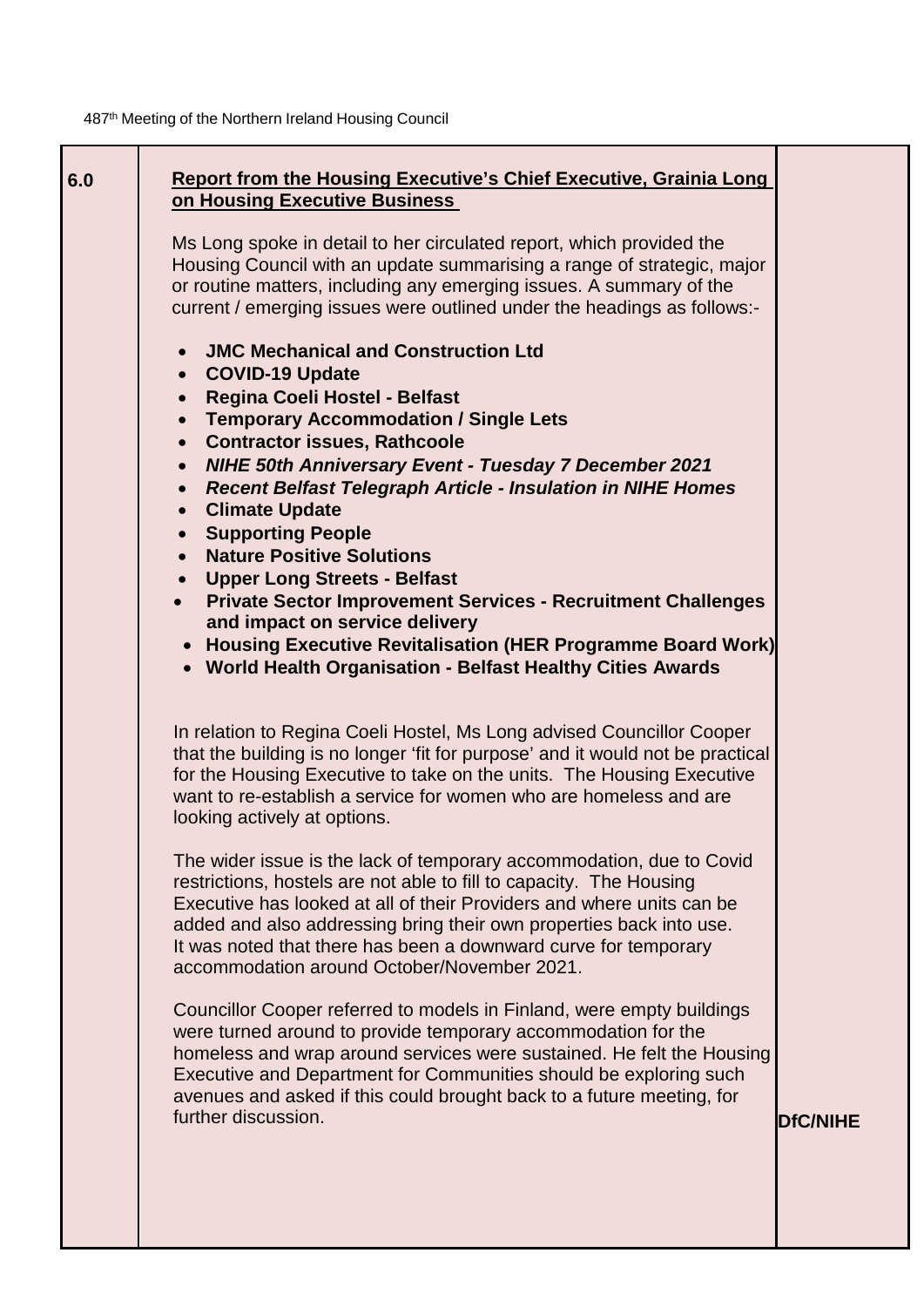т

|     | Ms Long explained that there has been an unprecedented surge of<br>3,000 increasing to 9,000 placements over 2 years. She highlighted that<br>the Housing Executive had managed to meet it statutory obligation, despite<br>the challenges and increasing demand, which also illustrated a certain level<br>of innovation. She assured Members that options are being continually<br>reviewed.<br>The Chair thanked Ms Long for a very comprehensive and informative<br>Report.<br>Grainia Long withdrew at this point, and Paul Isherwood joined the Meeting. |  |
|-----|----------------------------------------------------------------------------------------------------------------------------------------------------------------------------------------------------------------------------------------------------------------------------------------------------------------------------------------------------------------------------------------------------------------------------------------------------------------------------------------------------------------------------------------------------------------|--|
| 7.0 | <b>Cavity Wall Insulation Action Plan</b>                                                                                                                                                                                                                                                                                                                                                                                                                                                                                                                      |  |
|     | Adrian Blythe provided Members an update on the Cavity Wall Insulation<br>Action Plan (Copies of the slides are appended to these Minutes).                                                                                                                                                                                                                                                                                                                                                                                                                    |  |
|     | Mr Blythe explained that cavity wall insulation installed in homes across<br>the UK in the 1980's and 90's has been a major concern across all<br>housing sectors in recent years.                                                                                                                                                                                                                                                                                                                                                                             |  |
|     | Mr Blythe informed Members in 2017, the Housing Executive<br>commissioned an independent construction body 'British Board of<br>Agrement (BBA)' report published May 2019 who carried out a research,<br>to examine cavity wall insulation and surveying a small representative<br>sample of NIHE (and private) dwellings – age/type/location. 825 social<br>housing and 113 private dwellings.                                                                                                                                                                |  |
|     | This report was published in 2019, and found that 63% of Housing<br>Executive dwellings surveyed had cavity wall insulation which was non-<br>compliant with current industry standards. Members noted the key findings<br>and a series of recommendations were also made on how to improve the<br>insulation and associated matters in the housing stock.                                                                                                                                                                                                     |  |
|     | Members noted the final Action Plan will be published in the coming<br>months                                                                                                                                                                                                                                                                                                                                                                                                                                                                                  |  |
|     | Councillor Mathison referred to solid wall construction properties and<br>asked how viable would it be to address all of those properties and the<br>related timeframes, which can't be addressed by the cavity insulation.                                                                                                                                                                                                                                                                                                                                    |  |
|     | In response Mr Isherwood explained that there is a significant funding<br>deficit in respect of the major elemental programme, as well as the<br>insulation programme. European Regional Development Funding (ERDF)<br>funding has been obtained for solid wall properties across the Province.<br>He added that properties that need cavity wall Insulation may also need<br>windows, heating upgrade and roof replacements. Mr Isherwood<br>reiterated that funding is primarily the constraint.                                                             |  |

т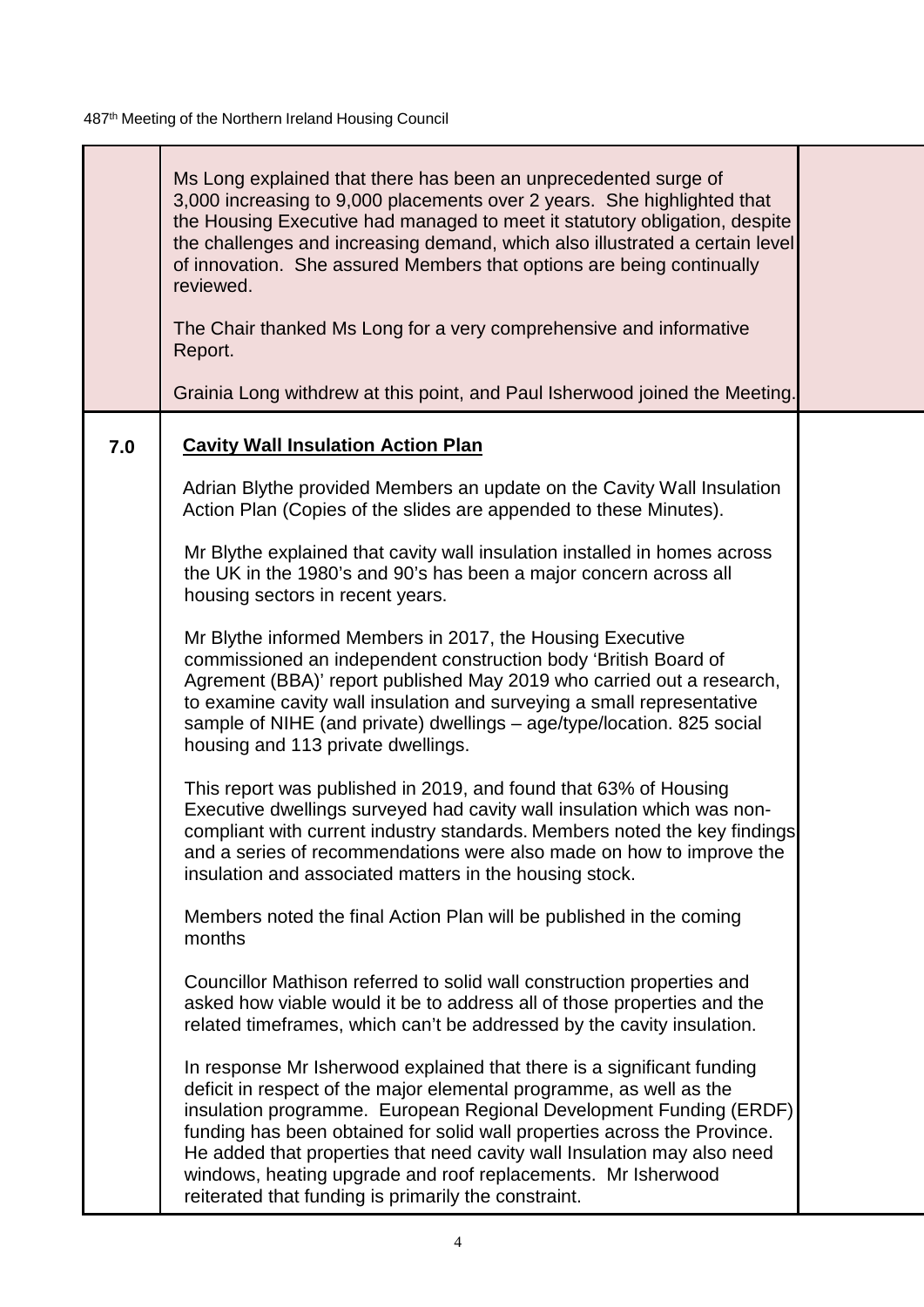|     | Mr Isherwood invited Members to see at first-hand CWI schemes and a<br>carbon reduction portfolio. Councillor Cooper reminded Members that it<br>was agreed that a Site Visit to Housing Executive Pilot projects on Hybrid<br>heat pumps and electric generation and storage would be arranged in the<br>Spring.                                                                                     | <b>Secretary</b> |
|-----|-------------------------------------------------------------------------------------------------------------------------------------------------------------------------------------------------------------------------------------------------------------------------------------------------------------------------------------------------------------------------------------------------------|------------------|
|     | Several Members raised the continuing concern of the phase 'when<br>funding permits' and feel that significant funding is required for these<br>climate change and CWI programmes.                                                                                                                                                                                                                    |                  |
|     | Referring to the ERDF, Councillor Cooper requested a breakdown of the<br>work carried out under the EDRF programme within the 11 Council areas.                                                                                                                                                                                                                                                       | A Blythe         |
|     | Mr Blythe informed Members that the Housing Executive will be giving a<br>report on the ERDF programme and the carbon savings and he added<br>that the 30 year programme for the improvements to the stock is vital to<br>get the sequence of works right. The work being carried is very<br>comprehensive and works being addressed is ventilation, roofs, lofts and<br>thermal bridges and windows. |                  |
|     | Councillor Cooper welcomed that works will be examined at the time of<br>'change of tenancy (COT)'. Mr Blythe confirmed that although there is<br>limited funding during COT, it is intention for an opportunity to address<br>such issues.                                                                                                                                                           |                  |
|     | Mr Isherwood highlighted that the 20/30 year programme is set out but<br>added that the construction industry needs to be 'on-board' and a new<br>skill set within Northern Ireland to deliver the programme at scale. If grant<br>funding does become available there needs to be funding and support<br>also for the Construction Industry.                                                         |                  |
|     | The Chair thanked Mr Isherwood and Mr Blythe for a very useful<br>Presentation.                                                                                                                                                                                                                                                                                                                       |                  |
| 8.0 | <b>Quarterly report on the Social Housing Development Programme</b><br><b>Starts and Completions</b>                                                                                                                                                                                                                                                                                                  |                  |
|     | Members noted the report as circulated.                                                                                                                                                                                                                                                                                                                                                               |                  |
| 9.0 | <b>Housing Executive's Scheme Starts December 2021</b>                                                                                                                                                                                                                                                                                                                                                |                  |
|     | Members noted the report.                                                                                                                                                                                                                                                                                                                                                                             |                  |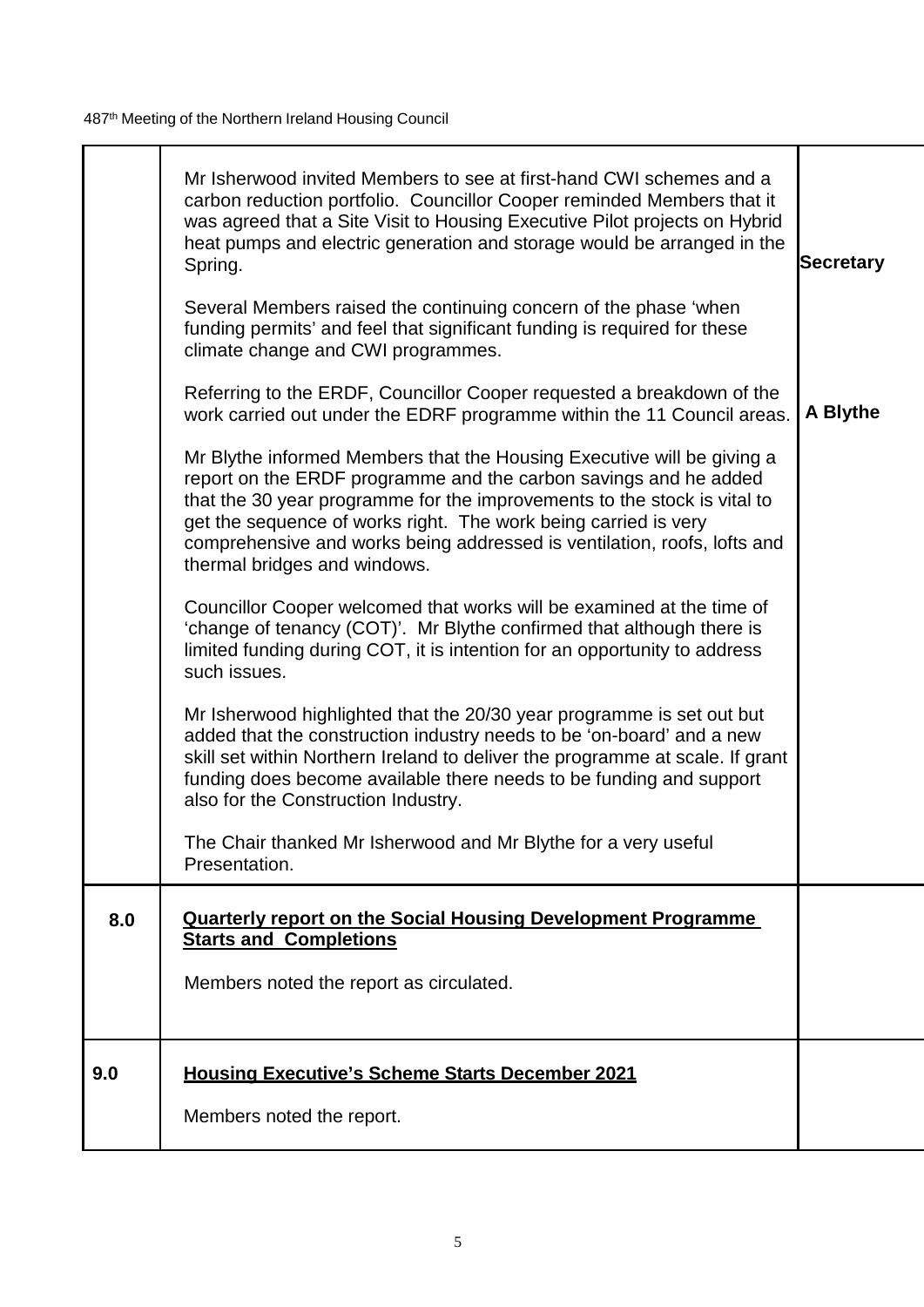| 10.0 | <b>Any Other Business</b>                                                                                                                                                                                                                                                                                                                                                                                                                                                                                                                    |                  |
|------|----------------------------------------------------------------------------------------------------------------------------------------------------------------------------------------------------------------------------------------------------------------------------------------------------------------------------------------------------------------------------------------------------------------------------------------------------------------------------------------------------------------------------------------------|------------------|
| 10.1 | <b>CIH All Ireland Summit</b>                                                                                                                                                                                                                                                                                                                                                                                                                                                                                                                |                  |
|      | It was noted that due to the current Covid Restrictions, the CIH All Ireland<br>Summit which was to be held on 19 <sup>th</sup> January has been postponed to the<br>27th May. The Housing Council sponsor this event and the Secretary will<br>issue further details in due course.                                                                                                                                                                                                                                                         | Secretary        |
| 10.2 | <b>Breakdown of Wheelchair Access in new Social Homes</b>                                                                                                                                                                                                                                                                                                                                                                                                                                                                                    |                  |
|      | Members noted the above circulated information.                                                                                                                                                                                                                                                                                                                                                                                                                                                                                              |                  |
| 10.3 | <b>Consultants Assessing Houses</b>                                                                                                                                                                                                                                                                                                                                                                                                                                                                                                          |                  |
|      | Alderman Speers asked for clarification on the Housing Executive's<br>approach to asbestos identification in advance of maintenance works<br>being carried out at a Housing Executive owned property, and also what<br>resolution is being provided for the properties in Hillside Avenue<br>Hamiltonsbawn. The Secretary undertook to ascertain information, which<br>would be provided to Alderman Speers in due course.                                                                                                                   | <b>Secretary</b> |
| 10.4 | <b>Northern Ireland Water Service - Sewage</b>                                                                                                                                                                                                                                                                                                                                                                                                                                                                                               |                  |
|      | Alderman Nicholl requested from the Northern Ireland Water Service an<br>update on the sewage within the Province.                                                                                                                                                                                                                                                                                                                                                                                                                           | <b>Secretary</b> |
| 10.5 | Update on the Demolition of the Tower Blocks in Larne                                                                                                                                                                                                                                                                                                                                                                                                                                                                                        |                  |
|      | Alderman Nicholl requested an update on the demolition of the Tower<br><b>Blocks in Larne.</b>                                                                                                                                                                                                                                                                                                                                                                                                                                               | <b>Secretary</b> |
| 10.6 | <b>Lifetime Home Standards</b>                                                                                                                                                                                                                                                                                                                                                                                                                                                                                                               |                  |
|      | Alderman Speers referred to Lifetime Homes standard and the fact that<br>the Housing Council, as a body lobbied to ensure Homes were of a certain<br>standard and would like more focus to be put on this again and a<br>discussion to be put on a future agenda.                                                                                                                                                                                                                                                                            | <b>Secretary</b> |
|      | Mr Price assured Members that the newbuild guide, stipulates that homes<br>should be built to Lifetime Home Standards, Mr Price undertook to provide<br>Members with the Housing Associations newbuild guide.                                                                                                                                                                                                                                                                                                                                | <b>P</b> Price   |
|      | Councillor Cooper reminded Members that a future site visit will be<br>arranged to the HAPPI principles first pilot scheme of its type in his area of<br>Monkstown. These focus on high quality design catering for the needs of<br>older people as their circumstances change. The site will provide six<br>three-person two-bed houses and 14 three-person two-bed CAT1 (elderly<br>over 55) apartments for social housing use. The apartments within the<br>scheme are designed to enhanced CAT1 criteria which meet HAPPI<br>principles. |                  |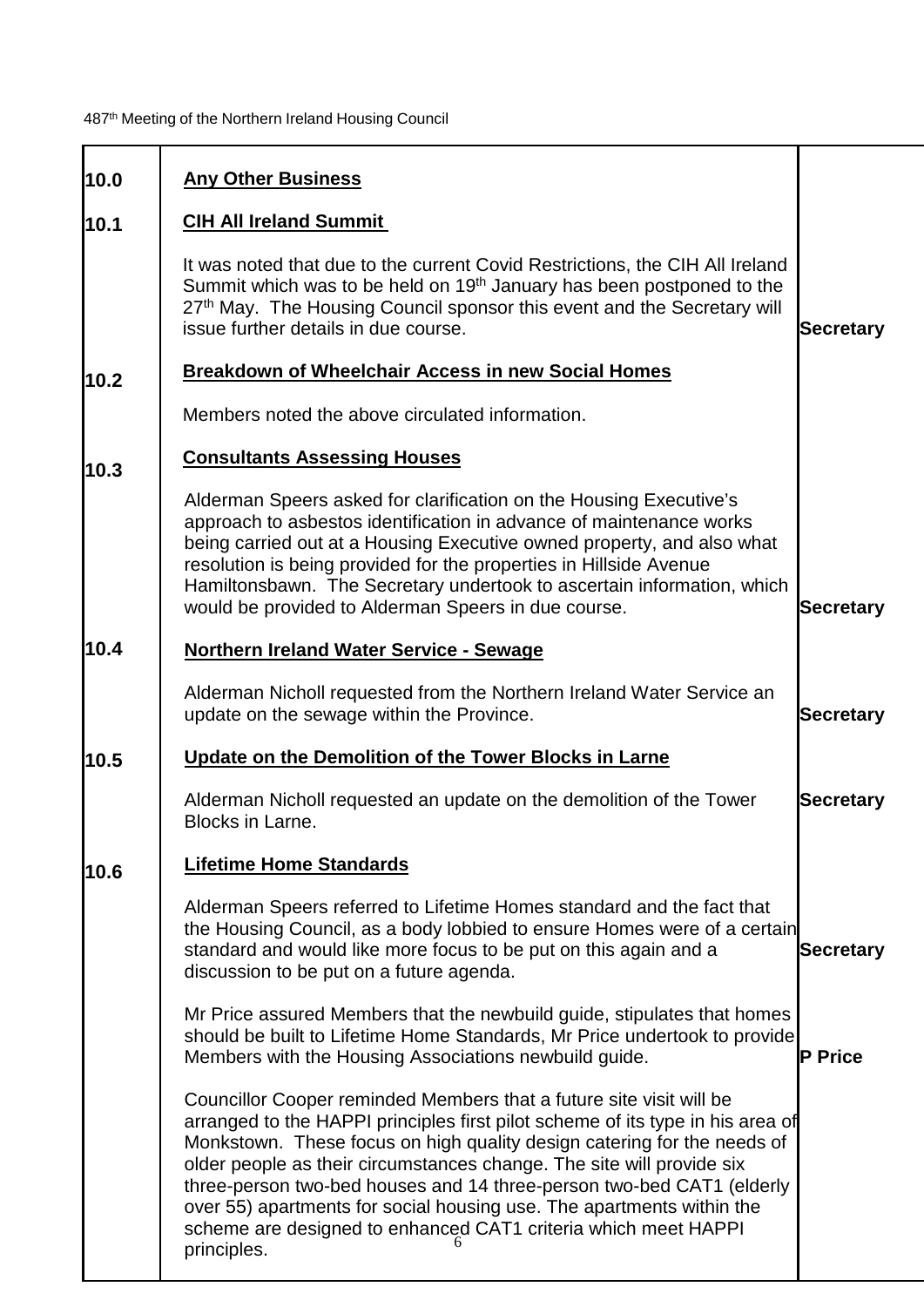| 11.0 | Date and Venue of Next Meeting<br>It was agreed that at the Meeting scheduled for Thursday, 10 <sup>th</sup> February<br>at 10 am via Zoom. | <b>Secretary</b> |
|------|---------------------------------------------------------------------------------------------------------------------------------------------|------------------|
|      |                                                                                                                                             |                  |

The Meeting concluded at 12.15 pm.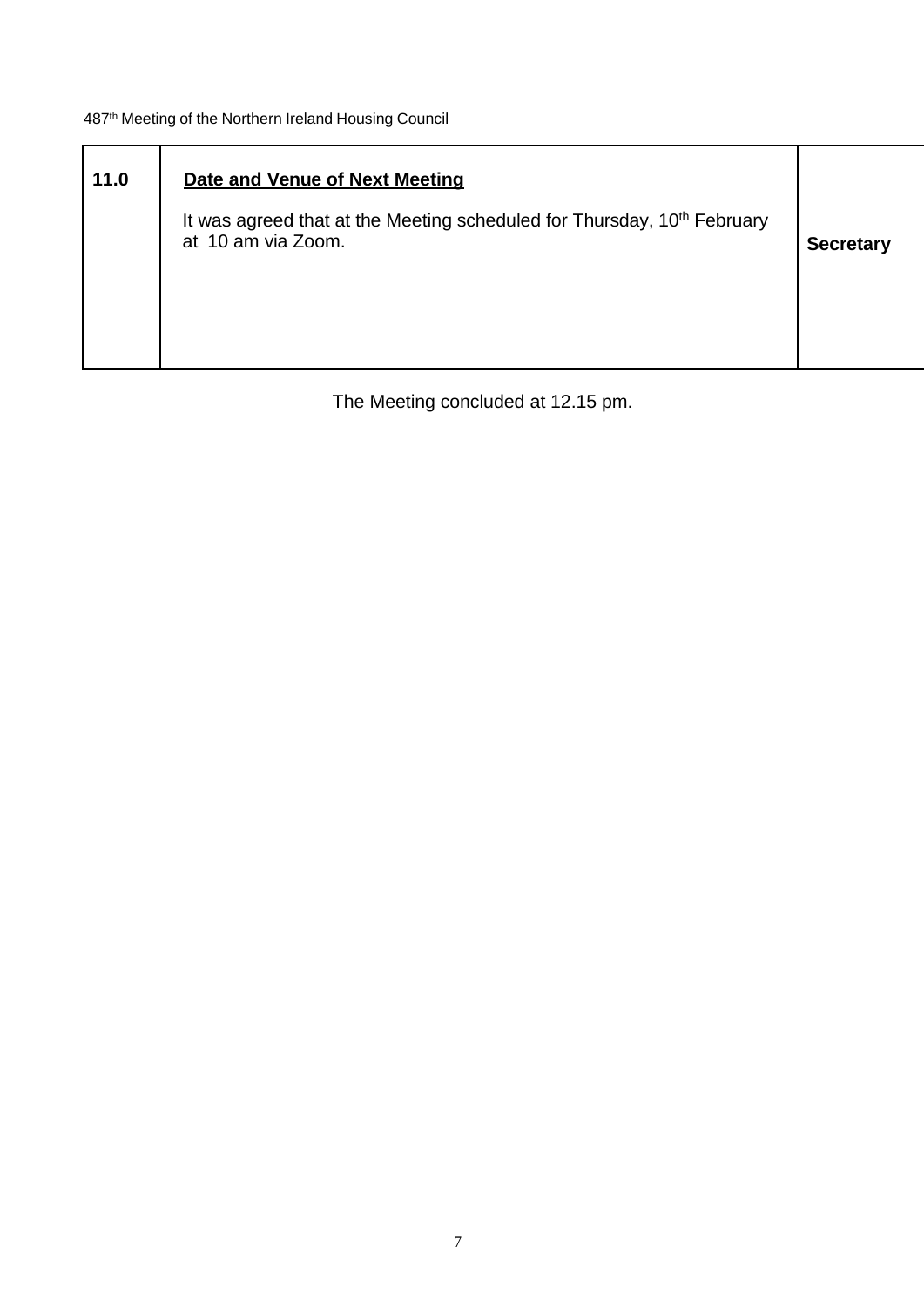

# **NIHE Cavity Wall Insulation Action Plan The Housing Council 13th January 2022**

Adrian Blythe Quality Improvement Manager, NIHE

www.nihe.gov.uk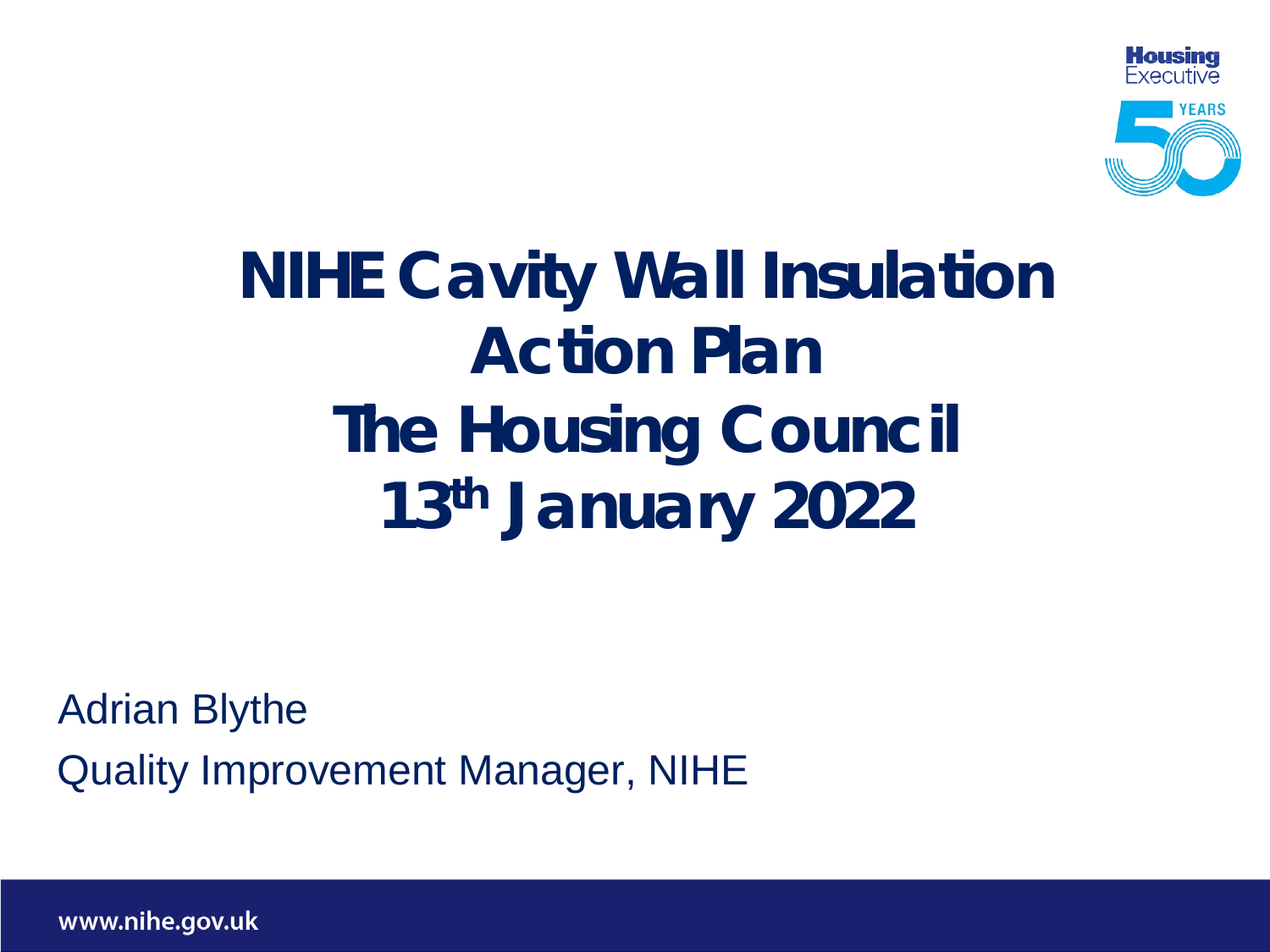# **Background**



- **NIHE major CWI installation programme in 1980s**
- **National concerns about condition of CWI**
- **NIHE SERC research report in 2013**
- **Savills' Stock Condition Survey Report 2015**
- **BBA report published May 2019**
	- **Surveyed small representative sample of NIHE (and private) dwellings – age/type/location.**
	- **Overseen by Insulation Performance Panel.**
	- **Findings and recommendations presented to NIHE Central Housing Forum, Elected Representatives & Insulation Industry.**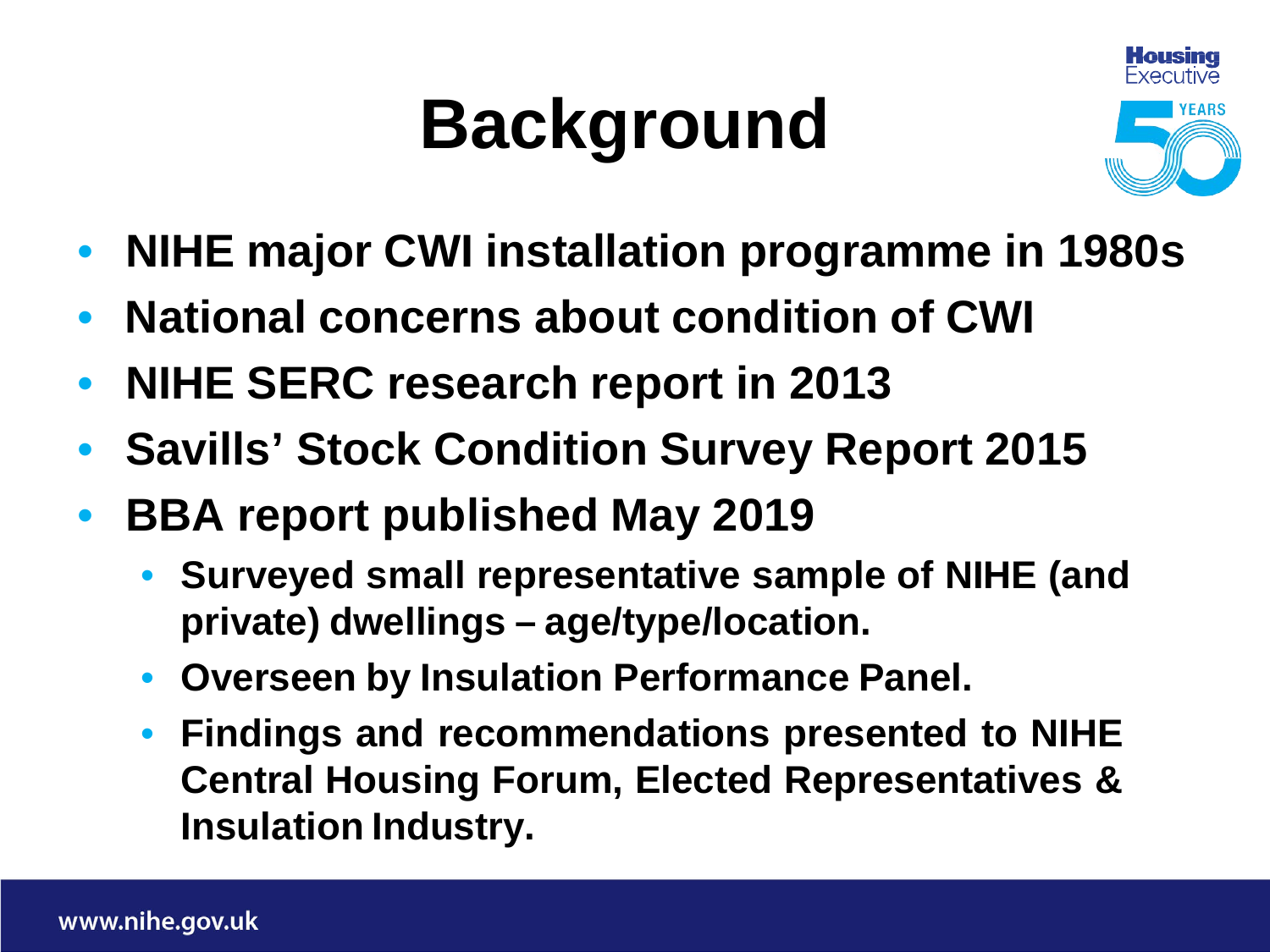# **BBA's key findings & recommendations**



- **Findings:**
	- **63% had CWI that is non-compliant with current industry standards (i.e. voids, debris in the cavity).**
	- **84% had defects in external facades.**
	- **In only 1% were there internal damp issues ('Class 1').**
- **Recommendations:**
	- **CWI extraction/replacement process.**
	- **Remediation programme.**
	- **Training for NIHE employees regarding CWI.**
	- **Advice for residents.**
	- **Recompense for past installations.**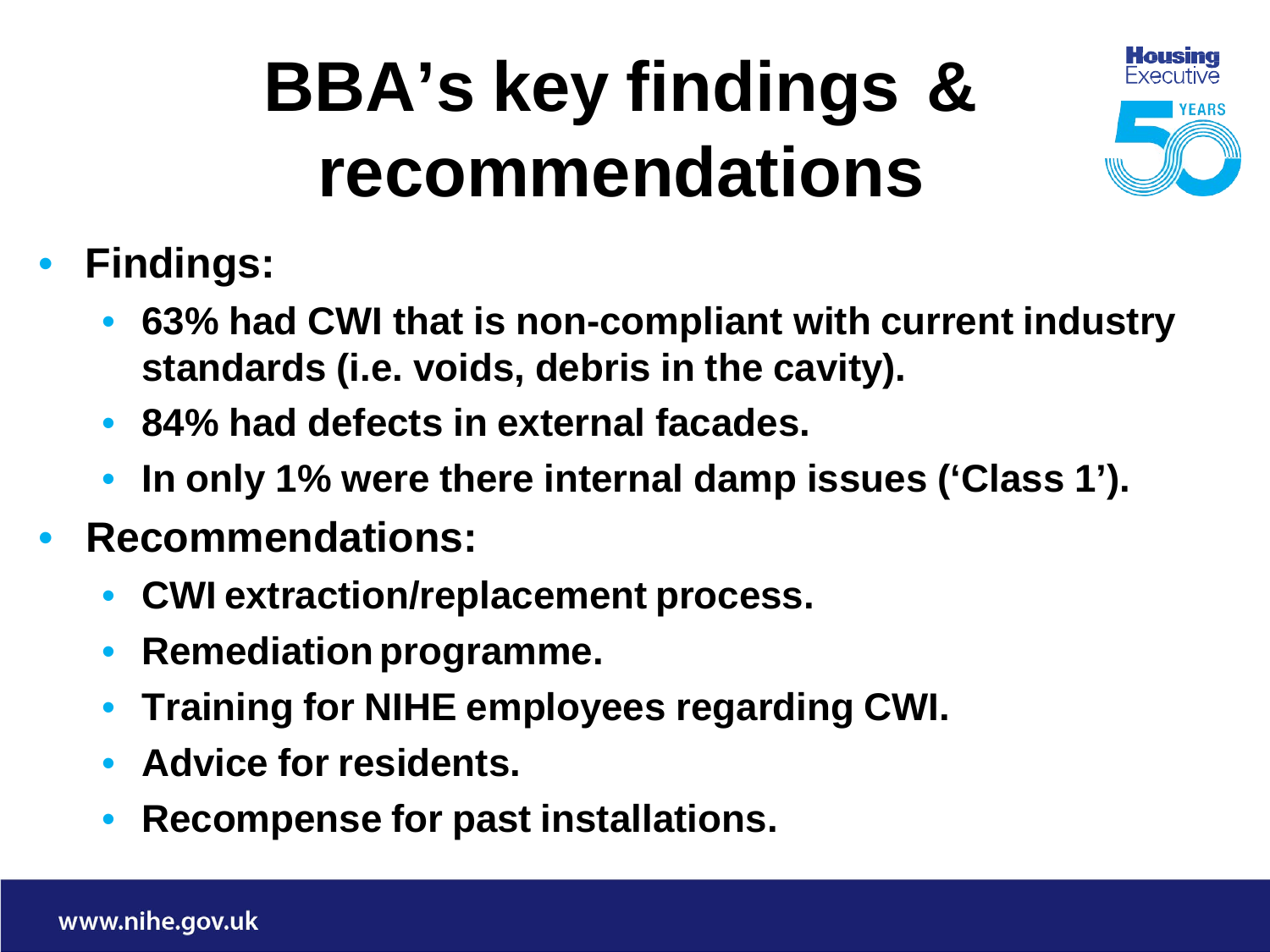

# **Non-compliant CWI**





# **Mortar & Pointing**





www.nihe.gov.uk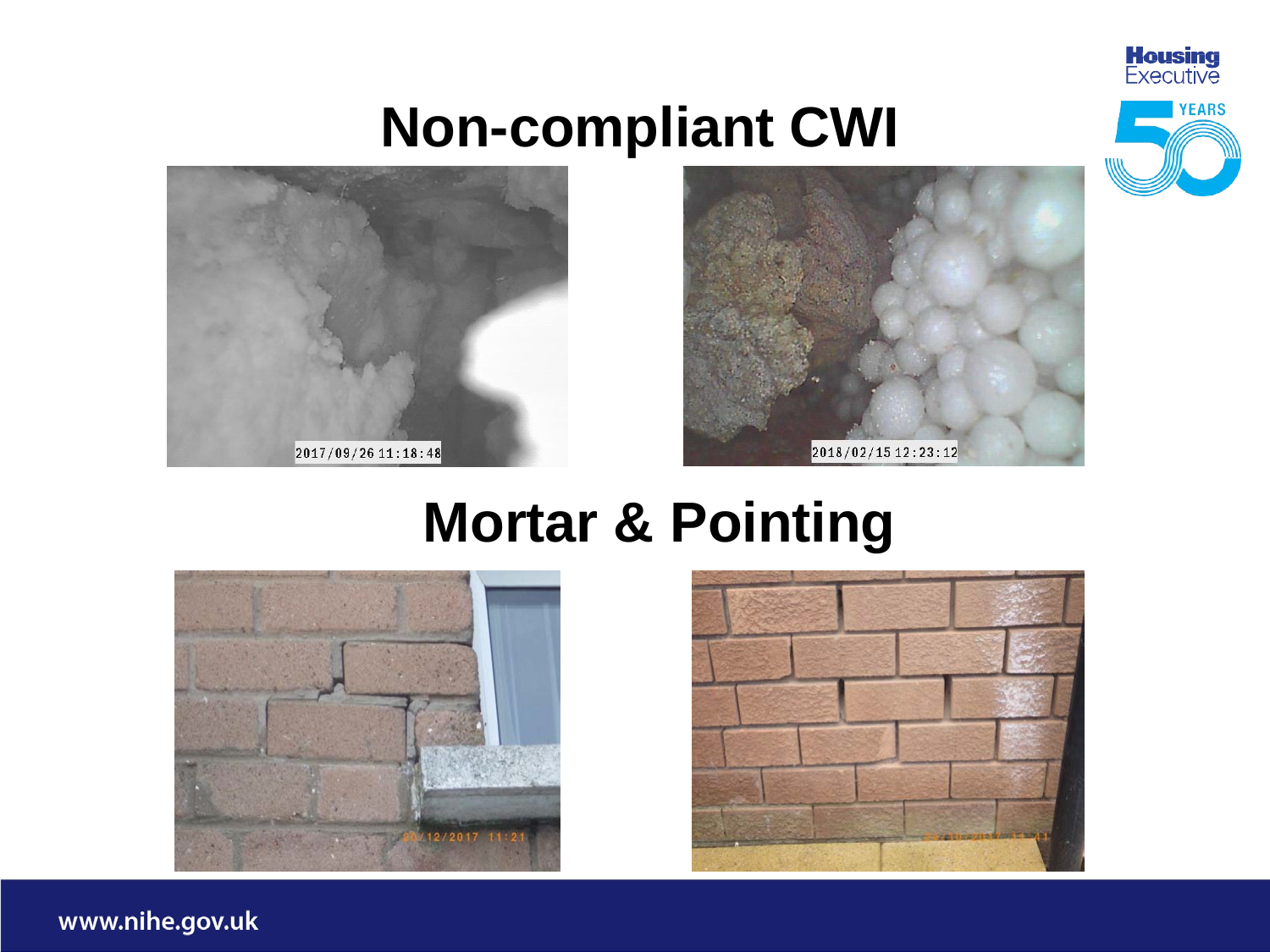# **Action Plan preparation**

- **Issues:**
	- **No significant discernible pattern on which to base action.**
	- **Fabric First approach of Energy Efficiency Strategy.**
	- **Stock investment funding shortfall / prioritisation against other work streams.**
	- **Sequencing of remedial works to CWI and facades.**
	- **Insulation industry practices and supply chain capacity.**
- **Draft Action Plan sent out for formal public consultation on 22nd December 2020.**
- **Final Action Plan proposals presented to NIHE Board in August 2021.**
- **Final Action Plan received NIHE Board approval in November 2021.**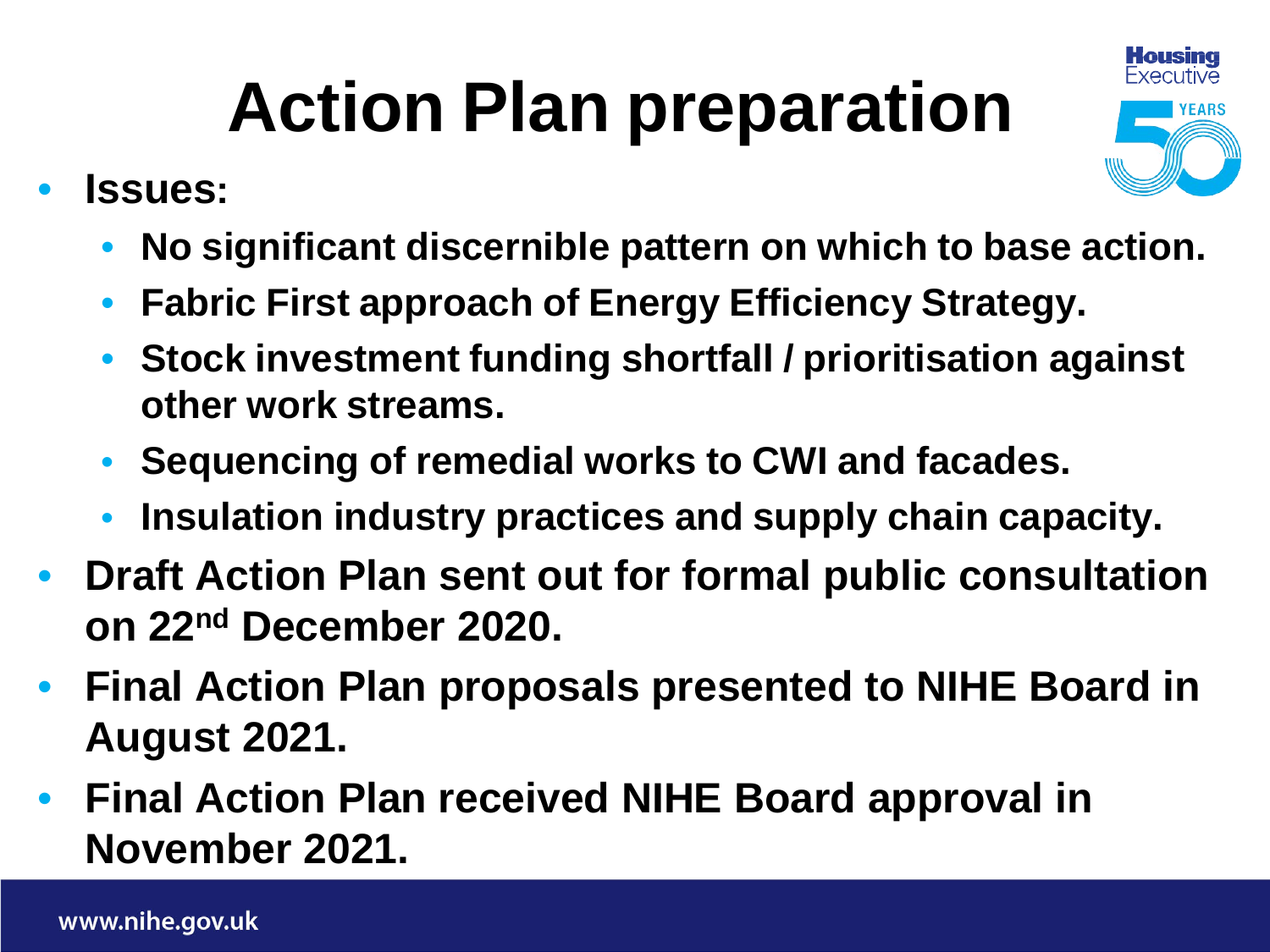# **CWI Action Plan**



- **Remediation/Replacement**
	- **Short Term (Class 1 properties investigated and remedied).**
	- **Medium/Long Term - CWI programme once funding allows**
	- **Interim position: investigate instances and address where there is a detrimental impact on the structure.**
	- **Small annual CWI programme.**
- **ECMs**
	- **Aim to bring cycle down to 8 years in the short term and 5 years in medium to long term.**
- **CWI Extractions/Installations**
	- **Review and develop extraction/installation process.**
	- **Review specifications and guarantees duration.**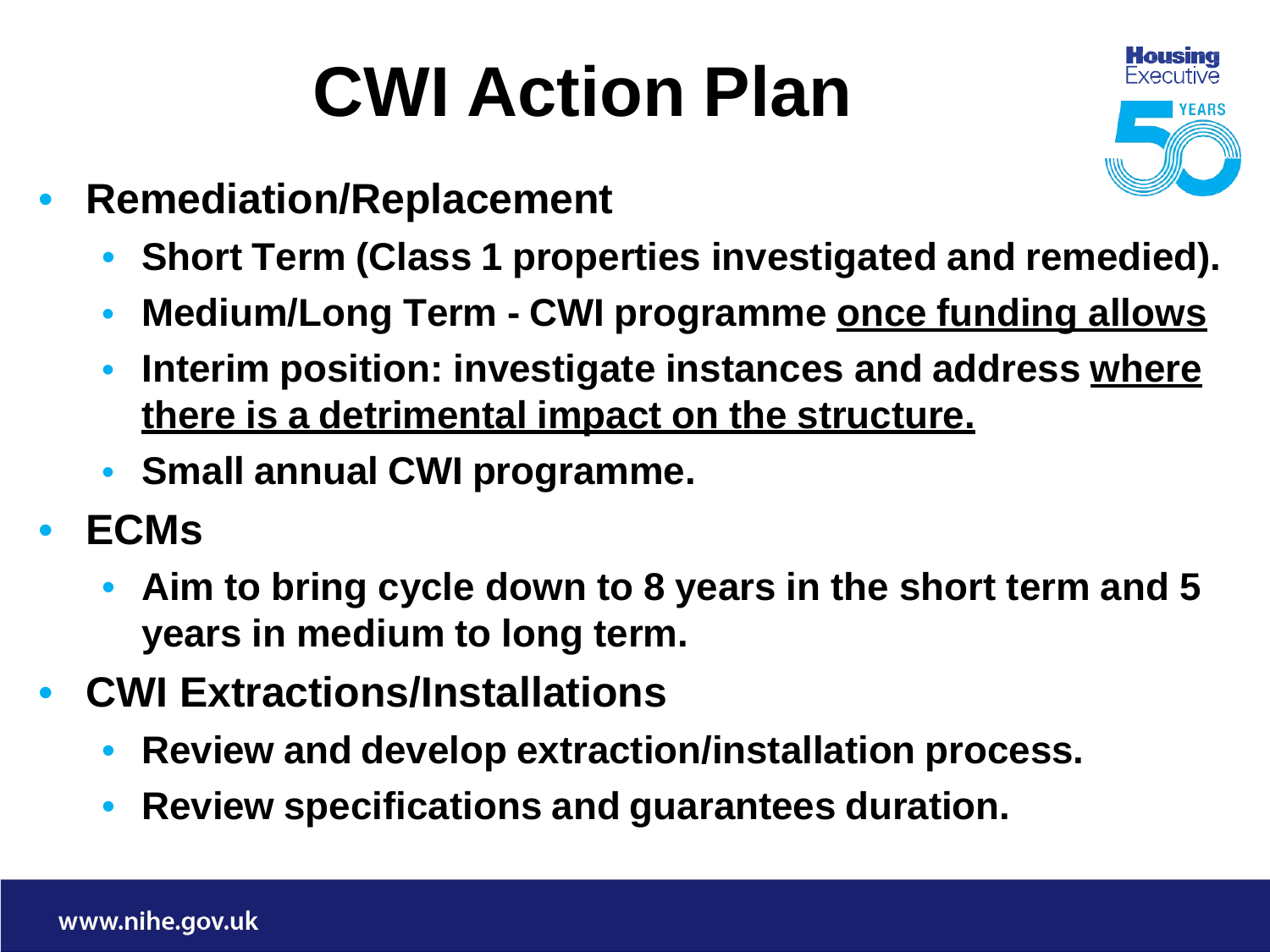# **CWI Action Plan**



- **Stock Surveys and Data**
	- **Annual sample of boroscope and thermal image surveys.**
	- **Map patterns of failure & remediation works undertaken.**
- **NIHE staffing & Training**
	- **Set up a specialist team in NIHE responsible for QA, inspection, compliance and monitoring activities for all insulation types.**
	- **Consider CWI training for specific staff.**
- **Residents Advice and Information**
	- **Liaise with HCN in how best to obtain and reflect tenants' views.**
- **Research**
	- **Engage with the insulation industry, research bodies and other parties on bringing forward potential CWI research projects.**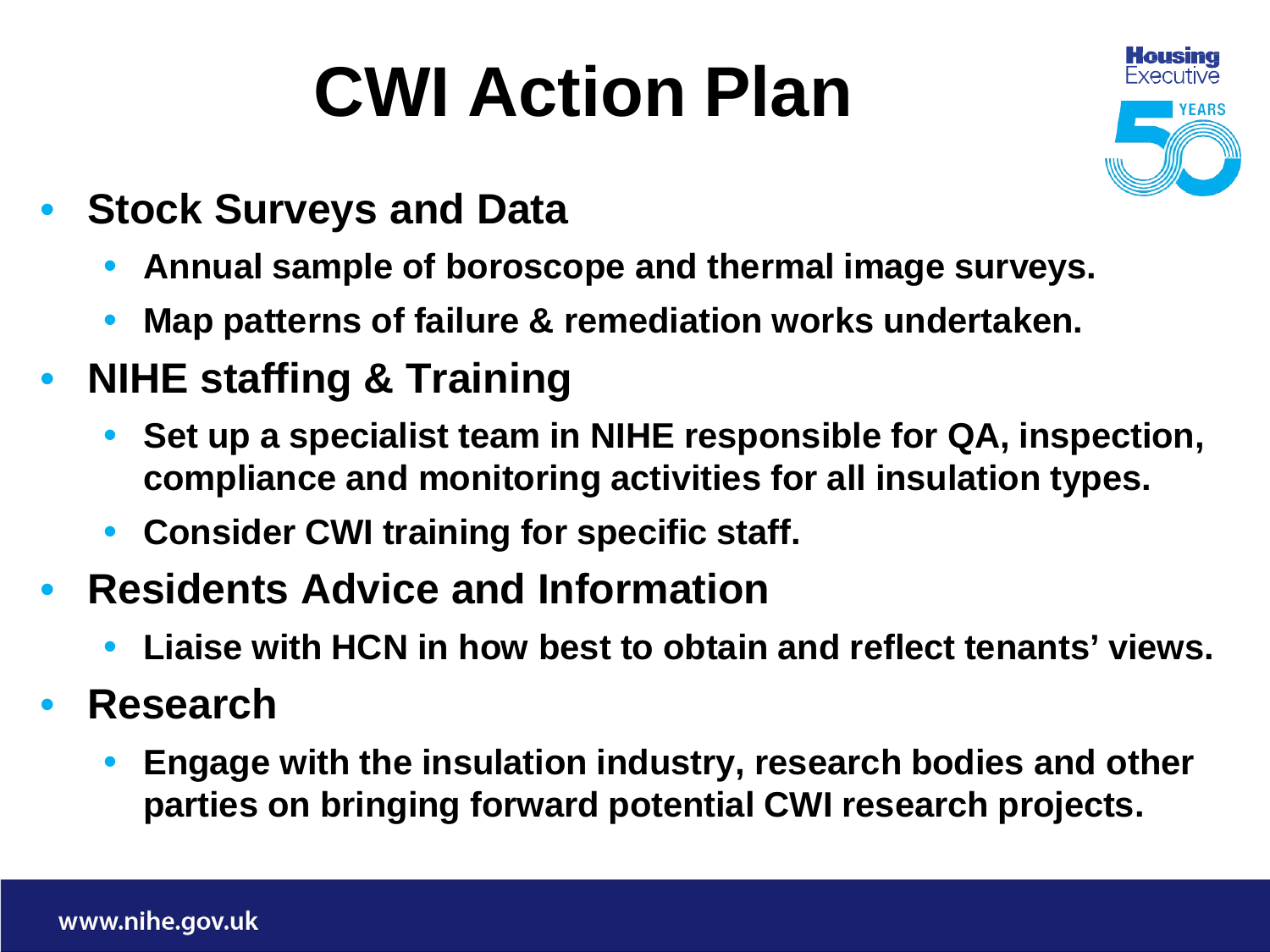**Causeway Coast & Glens Borough Council Meeting of Tuesday 7 December 2021 - DfI Roads Response to Members Queries** 

# **Ald J Baird**

| Item No: 2 | Disabled parking bays in the Ballycastle area need re-newed.                                                                                                                                                                                                                                           |
|------------|--------------------------------------------------------------------------------------------------------------------------------------------------------------------------------------------------------------------------------------------------------------------------------------------------------|
| R:         | The disabled parking bays around Ballyastle have now been added to our current white lining list for<br>renewal.                                                                                                                                                                                       |
| Item No: 3 | Quay Road, Ballycastle - Parking bay white lining across the frontage of private accesses<br>needs removed                                                                                                                                                                                             |
| R:         | Correspondence sent directly to Ald Baird on 27-10-2021 informing her that Dfl Roads Traffic section<br>will amend the on-street parking white lining at this locus. Unfortunately, a definitive timeframe<br>cannot be provided but we hope that these works will be carried out soon.                |
| Item No: 4 | Dark Hedges - Can Dfl Roads close the road with some type of barrier etc. that landowners<br>would then have a key for access? Ongoing traffic and parking issues.                                                                                                                                     |
| R:         | Dfl Roads have been working over the past number of years with stakeholders to deal with the traffic<br>here and PSNI are well aware. Dfl Roads are programming work, both in the short term & long term,<br>to enhance signage for car parking, and the turn into the Dark Hedges etc. at this locus. |
| Item No: 5 | Salt box & salt pile replenishment, especially in rural areas.                                                                                                                                                                                                                                         |
| R:         | Salt box & salt pile replenishment currently ongoing in CC&GE areas.                                                                                                                                                                                                                                   |
| Item No: 6 | Conditon of Straid Road, Ballycastle between Maghery Road and Ballycastle                                                                                                                                                                                                                              |
| R:         | Dfl Roads are aware of the condition of sections of the Straid Road, Ballycastle at this locus and<br>asphalt patching has been identified for inclusion on our works programme.                                                                                                                       |

# **Cllr C McShane**

| Item No: 3 | Thanks to Colin Harris for the great work carried out regarding Active Travel in the area and<br>great to see the Clare Road, Ballycastle scheme on the programme. Also, would like to<br>discuss the phased approach for an active travel scheme between Ballycastle & Ballyvoy |
|------------|----------------------------------------------------------------------------------------------------------------------------------------------------------------------------------------------------------------------------------------------------------------------------------|
| R:         | Active Travel team will be in touch regarding future active travel schemes.                                                                                                                                                                                                      |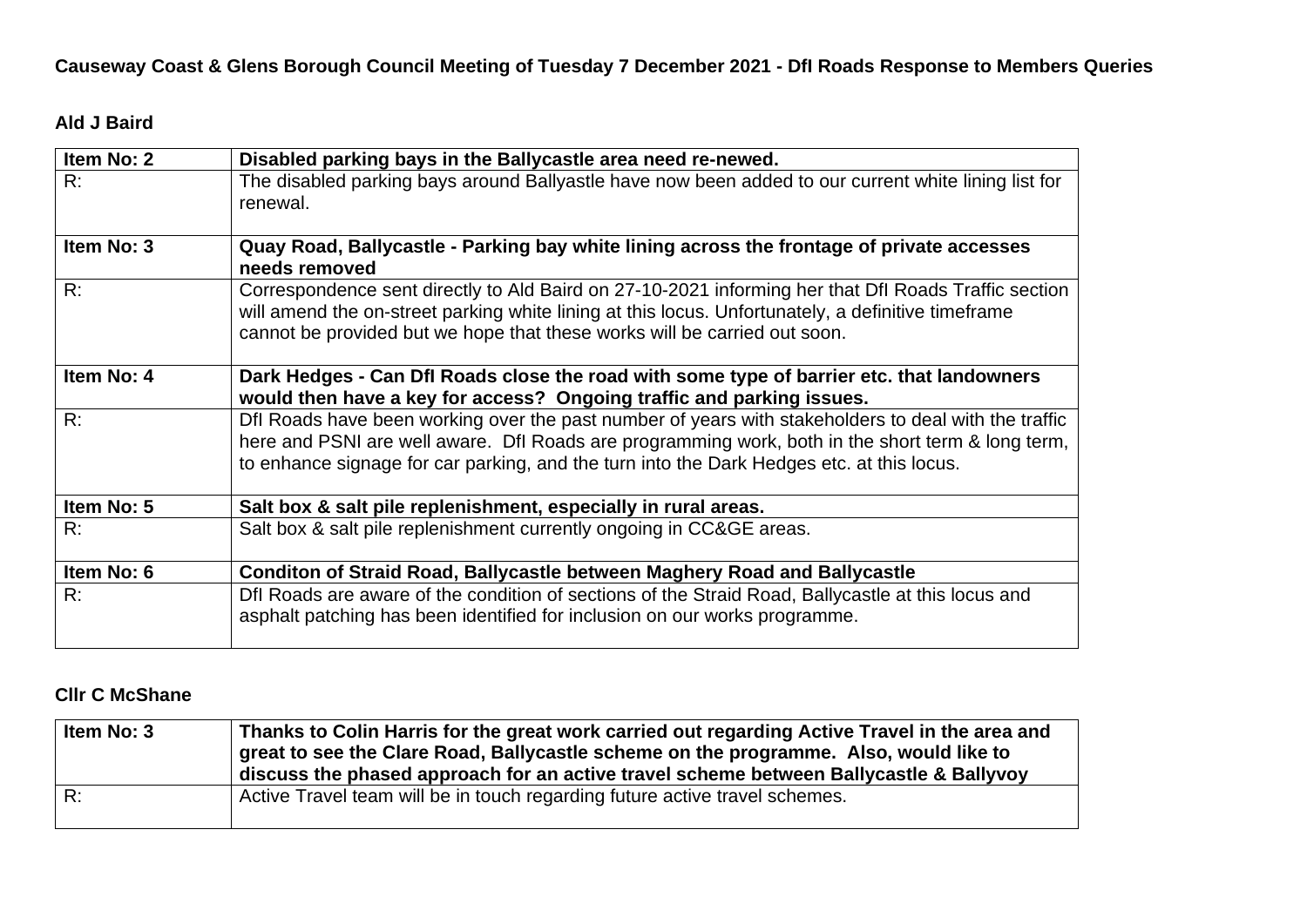**Causeway Coast & Glens Borough Council Meeting of Tuesday 7 December 2021 - DfI Roads Response to Members Queries** 

| Item No: 4 | What is the criteria for 40mph speed limit restrictions - I have been lobbying for this on<br><b>Whitepark Road (at Carin Dhu)?</b>                  |
|------------|------------------------------------------------------------------------------------------------------------------------------------------------------|
| R:         | A copy of the Department's policy and procedures guide for Setting Local Speed Limits in Northern<br>Ireland has been emailed to Councillor McShane. |
| Item No: 5 | Greenway from Ballycastle to Ballymoney? - Council have applied for funding and upcoming<br>meeting with Dfl Roads regarding same                    |
| R:         | This is dealt with by our Blue / Green team and will provide an update directly to the councillor.                                                   |

# **Cllr A Schenning**

| Item No: 2 | Two planned resurfacing schemes on Seacoast Road and also an Active Travel scheme. Can<br>you please provide some clarity as to when these schemes will be going ahead?                                                                                                                                                        |
|------------|--------------------------------------------------------------------------------------------------------------------------------------------------------------------------------------------------------------------------------------------------------------------------------------------------------------------------------|
|            | The first resurfacing scheme at Drumavally will not be impacted by an Active Travel scheme and as<br>a result will be targeted for commencement towards the end of this financial year. The second phase<br>of the scheme towards Point Rd is part of a cycle/footway scheme which we hope to progress in the<br>2022/23 year. |

# **Cllr O McMullan**

| Item No: 2 | Request a site meeting with Dfl Roads engineers in relation to Gaults Rd & Tromra Road,<br><b>Cushendall - Traffic issues</b>                                                                                                                                                                        |
|------------|------------------------------------------------------------------------------------------------------------------------------------------------------------------------------------------------------------------------------------------------------------------------------------------------------|
| R:         | A meeting request has been sent to Councillor McMullan.                                                                                                                                                                                                                                              |
| Item No: 3 | Flooding today on Garron Road (due to blocked gullies) and Cushendall village (gullies not<br>taking water) and the machine not lifting the leaves on Ballyeamon Road also contributing to<br>the flooding / blocked gullies in Cushendall village                                                   |
|            | The road gullies and outlet pipe which discharges into council lands on Garron Road have now been<br>cleansed. In relation to Ballyeamon Road / Cushhendall Village, our road drainage systems are<br>designed to remove normal water volumes from the carriageway and they are not designed to deal |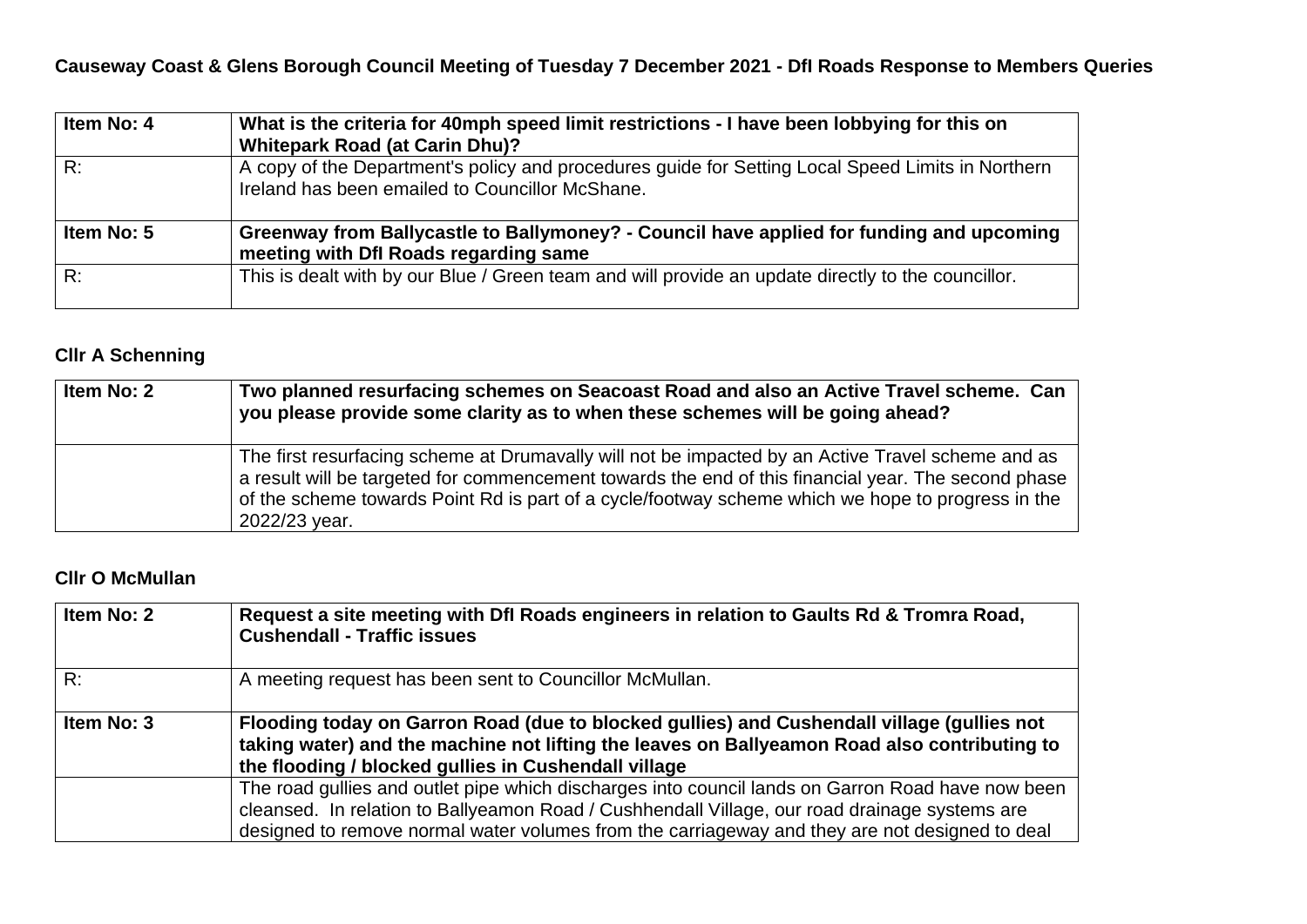|            | with excessive surface water runoff from the surrounding lands during these heavy prolonged rainfall<br>events. The road gullies are cleansed regularly in accordance with our maintenance standards and<br>we will instruct any additional cleaning that may be required. On occasions the road gullies may<br>become blocked with leaves but generally the sweeping of leaves from the roadside is normally a<br>council function. |
|------------|--------------------------------------------------------------------------------------------------------------------------------------------------------------------------------------------------------------------------------------------------------------------------------------------------------------------------------------------------------------------------------------------------------------------------------------|
| Item No 4: | Salt box & salt pile replenishment, especially in rural areas and routes to rural schools                                                                                                                                                                                                                                                                                                                                            |
| R:         | Salt box & salt pile replenishment currently ongoing in CC&GE areas.                                                                                                                                                                                                                                                                                                                                                                 |

# **Cllr K McGurk**

| Item No: 1 | Queried responses regarding strategic enquiries in the CC&GW area as on numerous<br>occasions she had not received a response. She heard that there may be staffing issues etc.?                                                                                                                                                                                                                                                                                                                                                                                                                                                                                                                                                                                                                                                                                                                                                                                                                                                                                                                                                                          |
|------------|-----------------------------------------------------------------------------------------------------------------------------------------------------------------------------------------------------------------------------------------------------------------------------------------------------------------------------------------------------------------------------------------------------------------------------------------------------------------------------------------------------------------------------------------------------------------------------------------------------------------------------------------------------------------------------------------------------------------------------------------------------------------------------------------------------------------------------------------------------------------------------------------------------------------------------------------------------------------------------------------------------------------------------------------------------------------------------------------------------------------------------------------------------------|
| R:         | 08-DEC-2021 Cllr McGurk forwarded original Feb 2021 query - W211011059 - Inspected Mar 2021 -<br>blocked gully/gullies passed to external contractor who confirmed they cleared these at this time.<br>Dfl's internal contractor have also now re-cleaned them again week ending 17-DEC-2021 and have<br>advised they are flowing freely. The gullies in question are connected from gully to gully as opposed<br>to a separate carrier pipe so if one gully blocks then the system can overflow. Another related issue<br>is these gullies outlet into an NIW combined sewer. Sometimes in storm events these systems can't<br>handle sudden large volumes of water and the water backs up out through the gully and onto the<br>road. We have asked our NIW colleagues to check the capacity of this sewer and we have advised<br>Cllr McGurk directly on this (MT 131604-21). 27-JAN-2022 NIW have checked their system and<br>report no problems. We propose to carry out more frequent inspections and have provided<br>Cllr McGurk with details for direct contact should the event happen again so that we can inspect the<br>problem at the time. |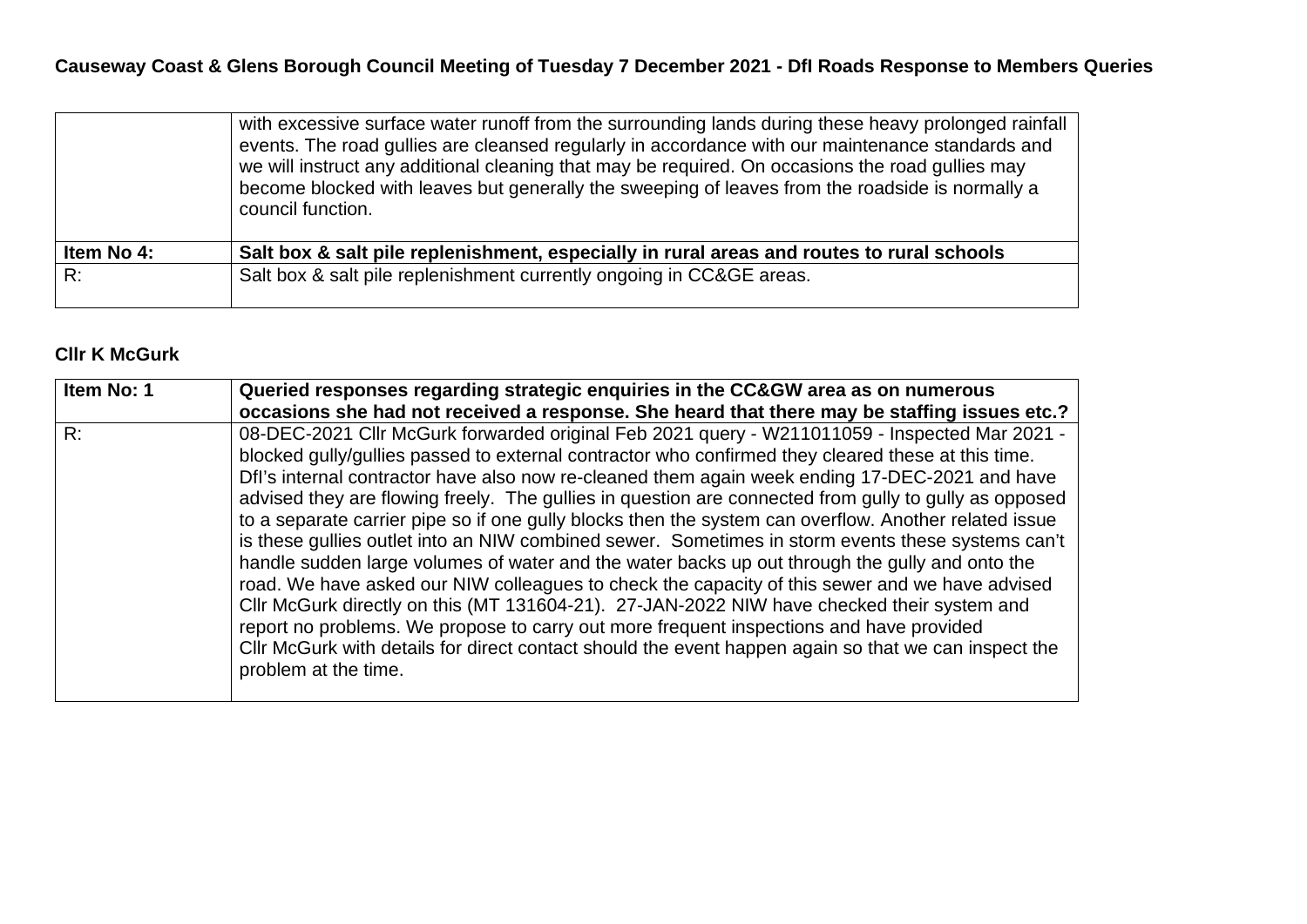Alison McCullagh Alison McCullagh Chief Executive Chief Executive



Our Ref: Democratic Services Date: 19 January 2022 Email[: democratic.services@fermanaghomagh.com](mailto:democratic.services@fermanaghomagh.com)

Mr David Jackson Chief Executive Causeway Coast & Glens Borough Council 66 Portstewart Road COLERAINE BT52 1EY

Dear Chief Executive,

# **Re: Public Inquiry into Northern Ireland's handling of care home residents**

At the Council meeting held on 11 January 2022, Fermanagh and Omagh District Council adopted the following Motion:

**This Council fully supports the call by the Commissioner for Older People Eddie Lynch for a public inquiry into Northern Ireland's handling of care home residents throughout the COVID-19 pandemic, being the first and to date only local authority to call for such an inquiry.**

**This council restates our established position and calls on those who previously voted against such an inquiry to reconsider their stance in list of the Commissioner for Older People's remarks and the body of evidence on which this is based.**

**Furthermore this council calls for scrutiny of procedures under Human Rights legislation, particularly Articles 2 and 3 and demands an inquiry applies these as grounding rules within any Terms of Reference.**

**This council will write to all Stormont Executive Ministers and the other local authorities to seek their support for a public inquiry into this matter.**

As you will note, the motion requests that all Councils support our Council's call for a public inquiry into this matter.

The Council trusts you will give this issue due consideration and looks forward to receiving your response.

\_\_\_\_\_\_\_\_\_\_\_\_\_\_\_\_\_\_\_\_\_\_\_\_\_\_\_\_\_\_\_\_\_\_\_\_\_\_\_\_\_\_\_\_\_\_\_\_\_\_\_\_\_\_\_\_\_\_\_\_\_\_\_\_\_\_\_\_\_\_\_\_\_\_\_\_\_\_\_\_\_\_\_\_\_\_\_\_\_\_\_\_\_\_\_\_\_\_\_\_\_\_\_\_\_\_\_\_\_\_\_\_\_\_\_\_\_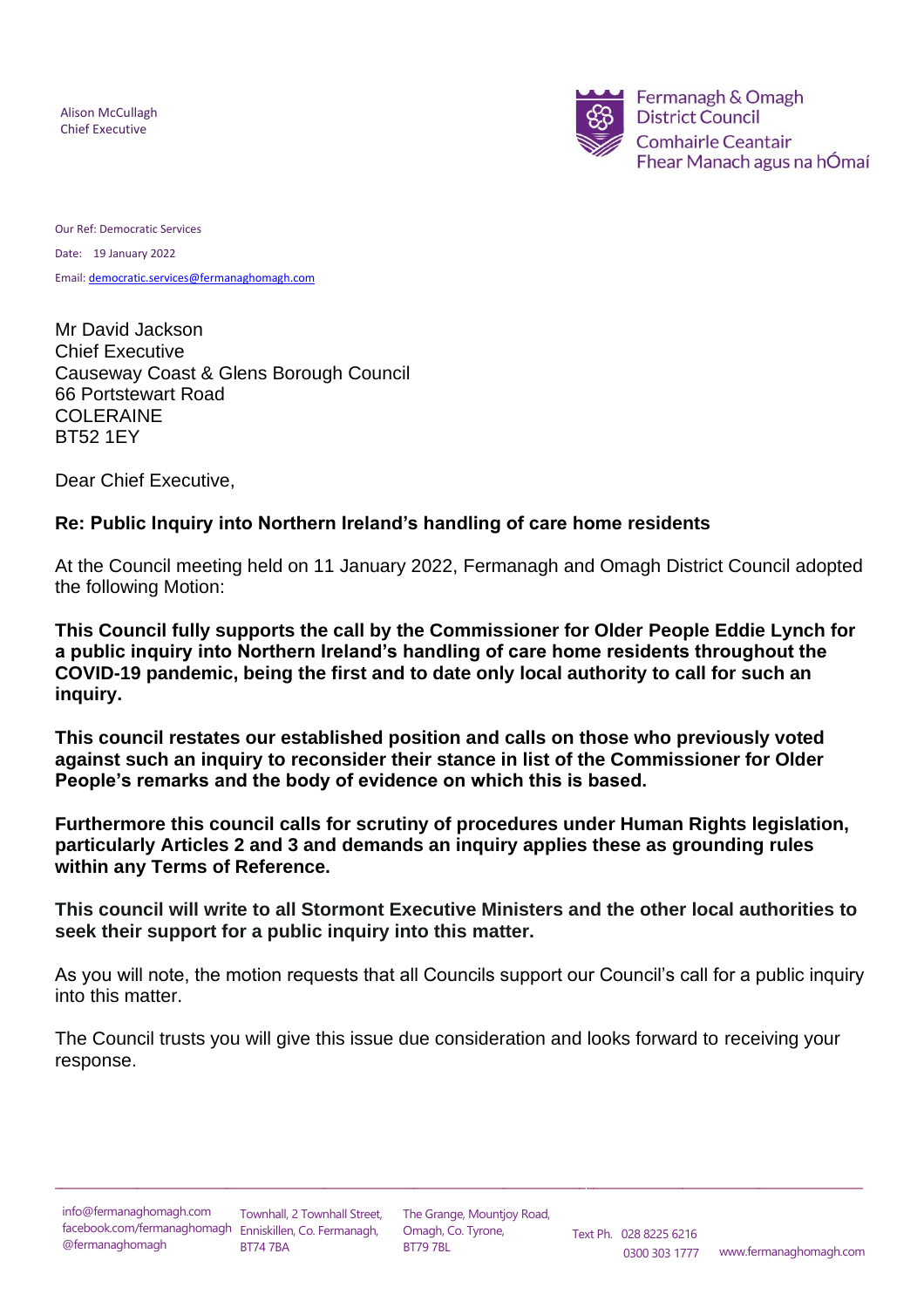The Council asked me to write to all Stormont Executive Ministers and the other local authorities to seek their support for a public inquiry into this matter.

The Council trusts that you will give due consideration to this request.

Yours sincerely

Ahm McCugh

**Alison McCullagh Chief Executive**